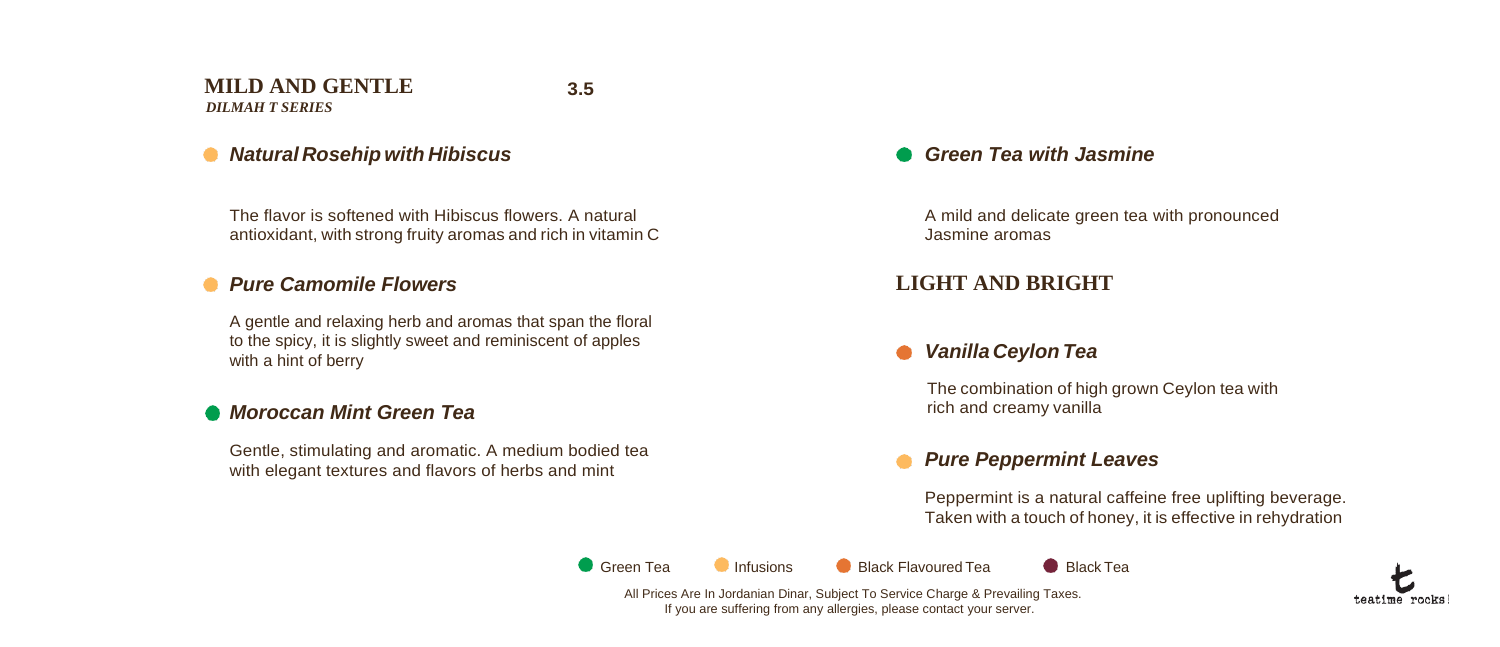#### **M E D I U M B O D I E D** *DILMAH T SERIES*

**3.5**

## *Ceylon Cinnamon Spiced Tea*

Freshly ground cinnamon and hazelnuts, the sweet cinnamon flavor is strong with black tea with hints of nutmeg and spice

## *Ceylon Whole Leaf Green Tea*

A light green tea with soft herbal notes. Elegant and refreshing with a pleasant subtle aroma and taste

## *Italian Almond Tea*

Medium strength Ceylon tea with mild fragrance and a slight sweet almond finish

## **DARK AND POWERFUL**

## *Brilliant Breakfast Tea*

A bright and bold morning tea perfectly rounded & robust

## *The Original Earl Grey Tea*

 A rich and strong brew, enhanced with oil of Bergamot. A distinctive tea with body and personality

### *Supreme Ceylon Single Origin Tea* A bright, full bodied tea distinctive of Ceylon, it has been recognized as the finest teas since the late 1800s

**C** Green Tea **Infusions** Black Flavoured Tea **Black Tea** 

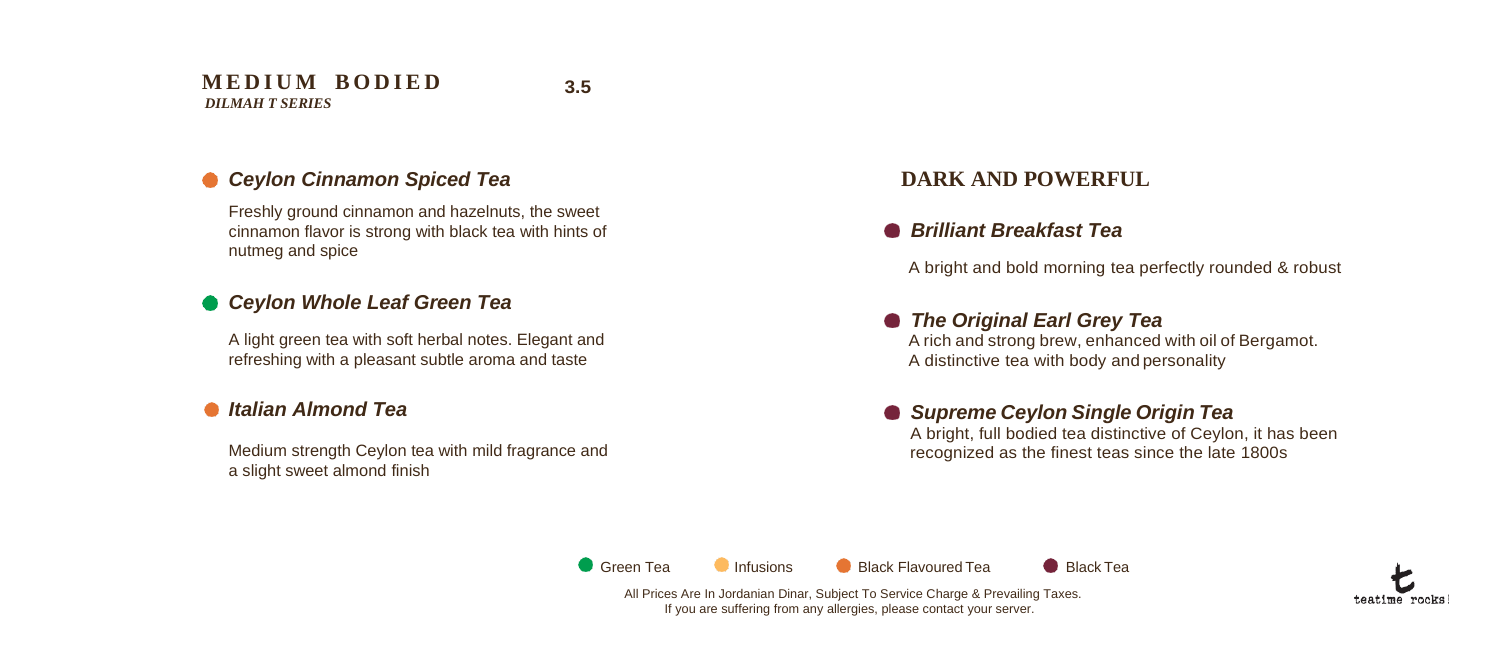## **FROM OUR BARISTA**

## *Cappuccino* **3.5**

## **Espresso Single 3 3**

## **Espresso Double 4** An espresso  $\boldsymbol{\theta}$

| <b>Cappuccino</b>                                                                                  | 3.5 | <b>Ristretto</b>                                         | 3                                                 |  |
|----------------------------------------------------------------------------------------------------|-----|----------------------------------------------------------|---------------------------------------------------|--|
| An espresso based beverage topped with equal parts<br>steamed and foamed milk and chocolate powder |     | A highly concentrated shot of espresso                   |                                                   |  |
|                                                                                                    |     | Lungo                                                    |                                                   |  |
| <b>Espresso Single</b>                                                                             | 3   | A double shot of espresso with an extra<br>shot of water |                                                   |  |
| A rich concentration of coffee topped with dense golden<br>brown foam called crema                 |     | <b>Breve</b>                                             | 3                                                 |  |
| <b>Espresso Double</b>                                                                             | 4   |                                                          | An espresso filled with half coffee and half milk |  |
| A rich concentration of coffee topped with dense golden<br>brown foam called crema                 |     | <b>Doppio</b>                                            | 3                                                 |  |

A double show of espresso with one shot of water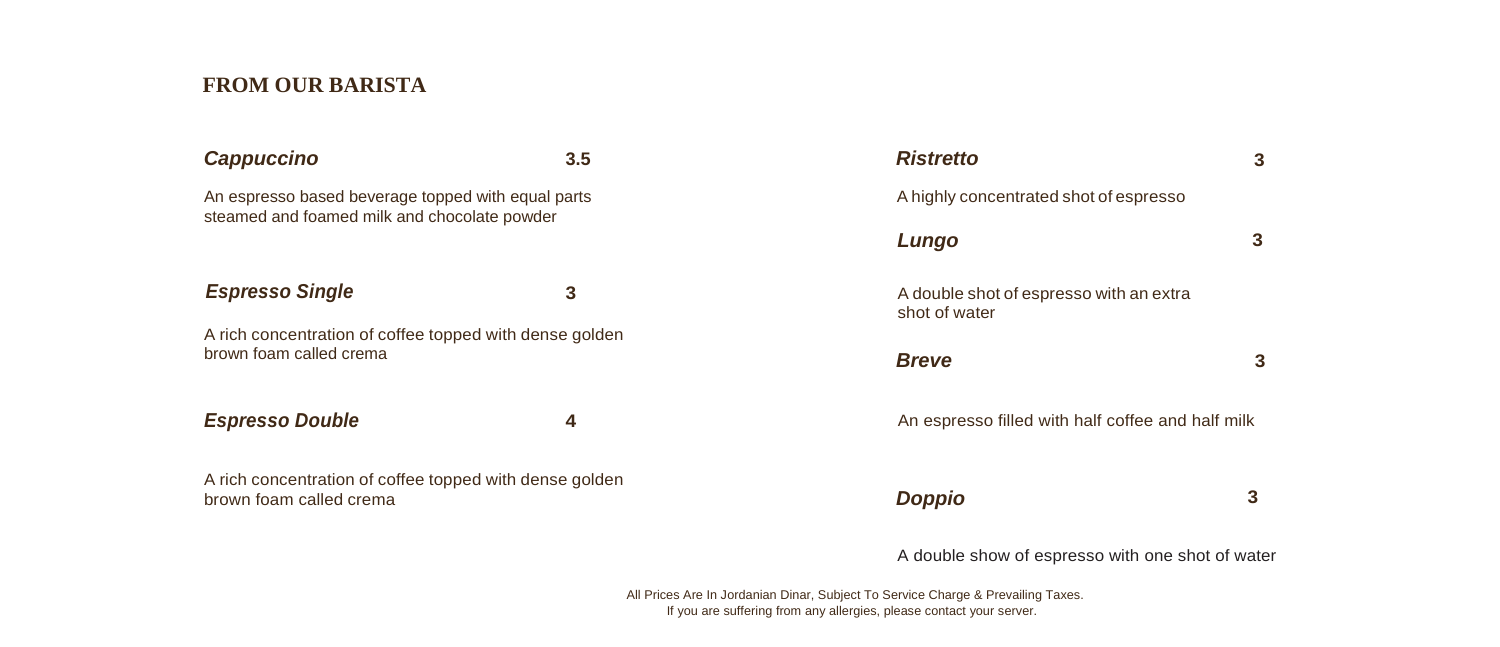## **C O F F E E S E L E C T I O N**

| <b>Espresso Con Panna</b>                   | 3             | <b>Caffétiere</b>                                                             | 3.5 |
|---------------------------------------------|---------------|-------------------------------------------------------------------------------|-----|
| An espresso served with whipped cream       |               | Freshly brewed coffee using a coffee plunger                                  |     |
|                                             |               |                                                                               |     |
| Latte                                       | $3.5^{\circ}$ | <b>Turkish Coffee</b>                                                         | 3.5 |
| An espresso with foamed and steamed milk    |               | A rich concentration of brewed Turkish coffee<br>with cardamom                |     |
| <b>Coretto</b>                              | 6             | <b>Irish Coffee</b>                                                           |     |
| An espresso with a choice of Italian liquor |               |                                                                               |     |
| (Grappa or Sambuca)                         |               | Freshly brewed coffee with Irish Jameson whiskey<br>topped with whipped cream |     |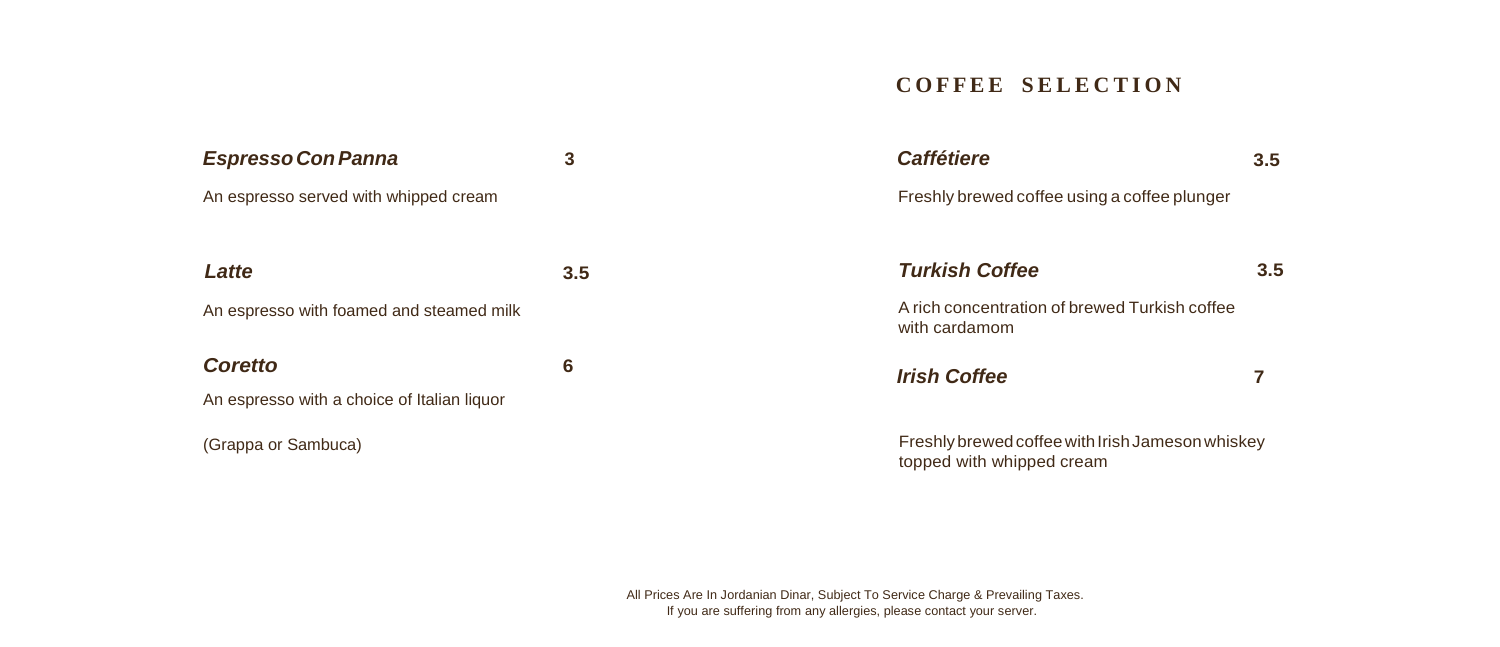# **I C E D C O F F E E S**

**6**

*Refresh Yourself with Irresistible Homemade Iced Coffees*

#### *Iced Cappuccino*

A mix of cold fresh milk, espresso, a hint of vanilla layered with cafe froth will keep you cool and stimulate your coffee senses

#### *Bounty Iced Cafe Latte*

A tropical sweet mix made with fresh coconut, dark chocolate, espresso, cold fresh milk and vanilla ice-cream. Spoil yourself with the feeling of luxury

#### *Raspberry Iced Mocha*

A summer, sweet fusion. This beverage is balanced with a mix of delicate raspberries, dark chocolate, cold fresh milk, chocolate ice-cream and espresso. An experience that will surely entice

### *Frappe Café Latte*

This blend of sugary caramel and deep full bodied Arabica with fresh cold milk and vanilla ice-cream will leave you feeling satisfied and content. A blended classic that will pick you up

### *Iced Mocha*

Made with chocolate ice-cream, melted dark chocolate, cold fresh milk and a double shot of Illy's renowned Arabica coffee blend. Flavors that complement one another so well, you won't feel guilty for having another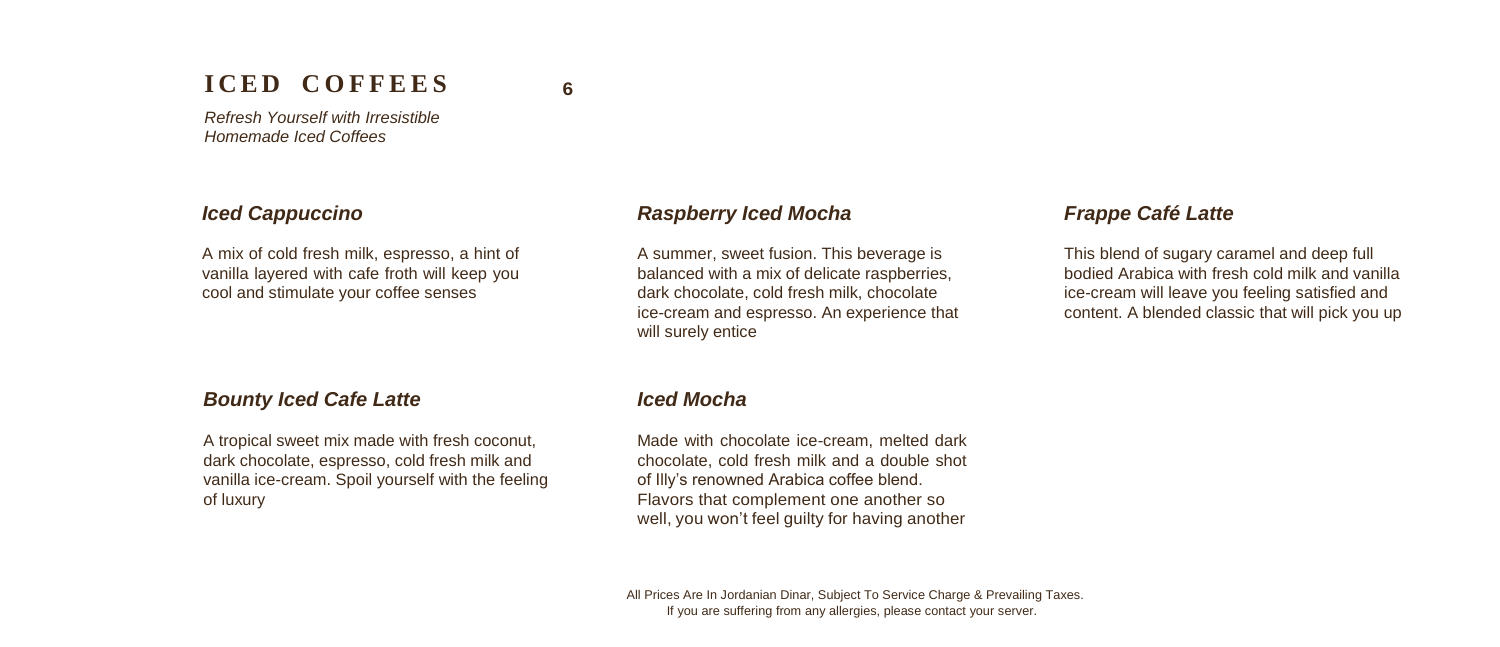# **ICED TEAS** 4

*Refresh Yourself with Irresistible Homemade Iced Teas*

#### *Moroccan Mint with Honey Classic Passionfruit*

Organic black tea with just a gentle touch of organic lemon juice to heighten the blend's down-to-earth character

An invigorating blend of Moroccan mint green tea, honey and lemon

A blend of black tea slightly sweetened with lemonade and passionfruit puree

## *FuzzyPeach Peppermint*

Refresh your taste buds with an iced tea mixed with peach puree and soda

A pure taste of fresh peppermint and lemon